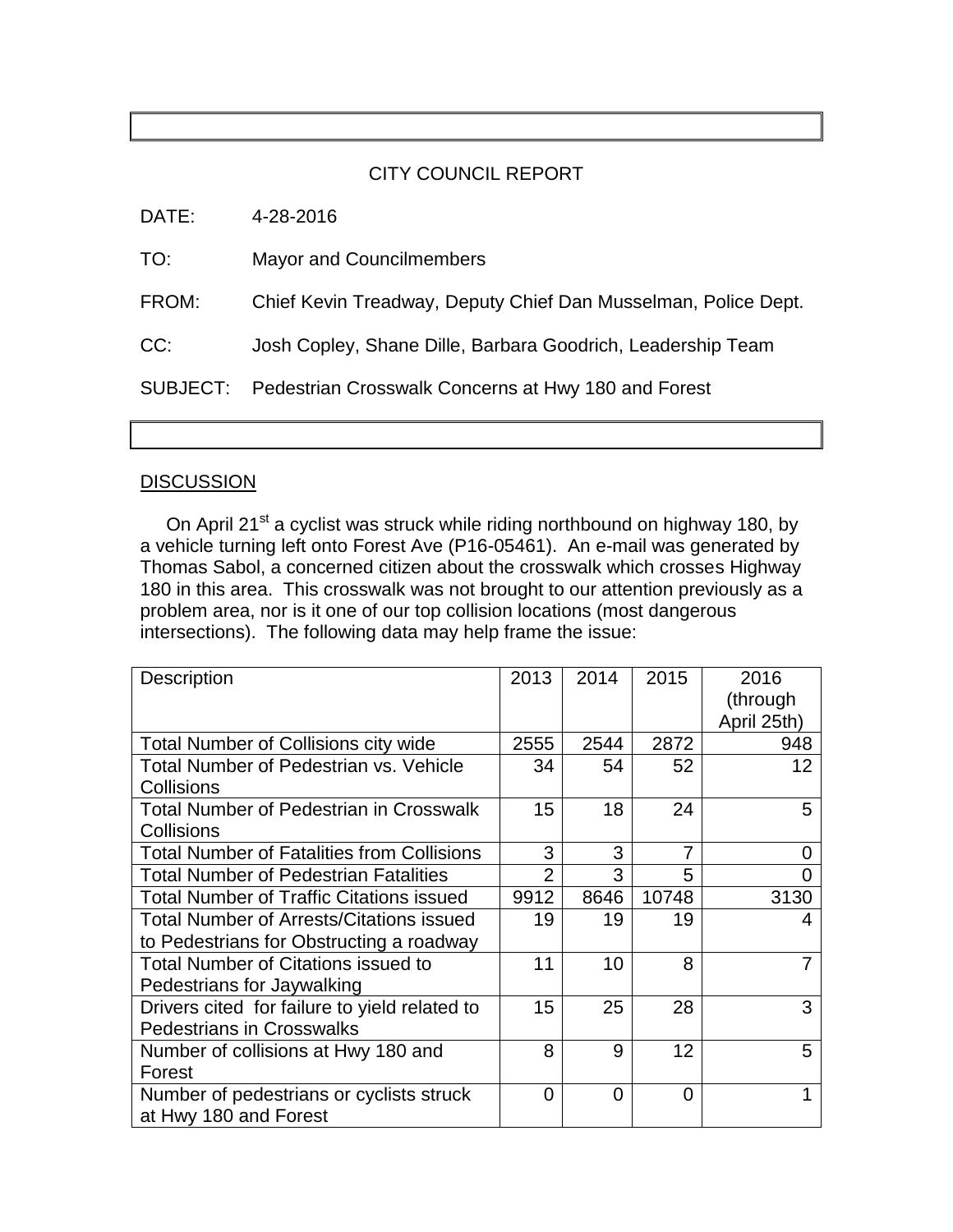The Flagstaff Police Department responds to many types of collisions. We are always concerned about bicycle and pedestrian safety throughout the city. However, the percentage of collisions (less than 1% of the city total) at this intersection is relatively small when viewed with the City as a whole. The majority of our previous fatal collisions with pedestrians involved intoxicated pedestrians in the roadway, not within crosswalks. We conduct outreach regularly with regards to traffic and pedestrian safety. Our officers are always encouraged to address all traffic violations as they are observed. The table above shows that officers have cited both drivers and pedestrians for offenses that contribute to vehicle/pedestrian collisions.

 The Department puts out an internal crime and traffic information newsletter to all employees every week, followed by formal monthly Comp-Stat (computer/comparative statistics) meetings with all supervisors. During these monthly meetings, we focus on crime and traffic trends to be proactive in our mission of preserving life and property. As part of our on-going review of these incidents in Compstat, in November, we changed our procedures to, "hot toning" all calls involving pedestrians in the roadways. This allows the officers to run lights and sirens to calls from the public indicating a pedestrian is in the roadway. The Department also kicked off a pedestrian safety campaign, which ran the months of December, January, and February, with the goal being the reduction of the number of pedestrian crashes. We directed officers to address pedestrians in roadways upon sight, when not responding to other lifethreatening calls. They were also directed to enforce traffic regulations in general as they pertain to pedestrian issues.

The press release for the pedestrian safety campaign was as follows:

## *Everyone is a Pedestrian.*

*Everyone has different preferences when it comes to transportation, but there's one that all road users share—everyone is a pedestrian. Unfortunately, pedestrians were one of the few groups of road users to experience an increase in fatalities in the United States in 2013, totaling 4,735 deaths.*

*"On average, a pedestrian was killed every two hours and injured every seven minutes in traffic crashes. Fourteen percent of all traffic fatalities and an estimated three (3) percent of those injured in traffic crashes were pedestrians." (Traffic Safety Facts: Pedestrians, April 2014) – (PDF 1.20 MB) Safety is the top priority of the Department of Transportation. In particular, U.S. Transportation Secretary, Anthony Foxx declared pedestrian and bicyclist safety among his focuses and launched his U.S. DOT Safer People, Safer Streets Initiative.*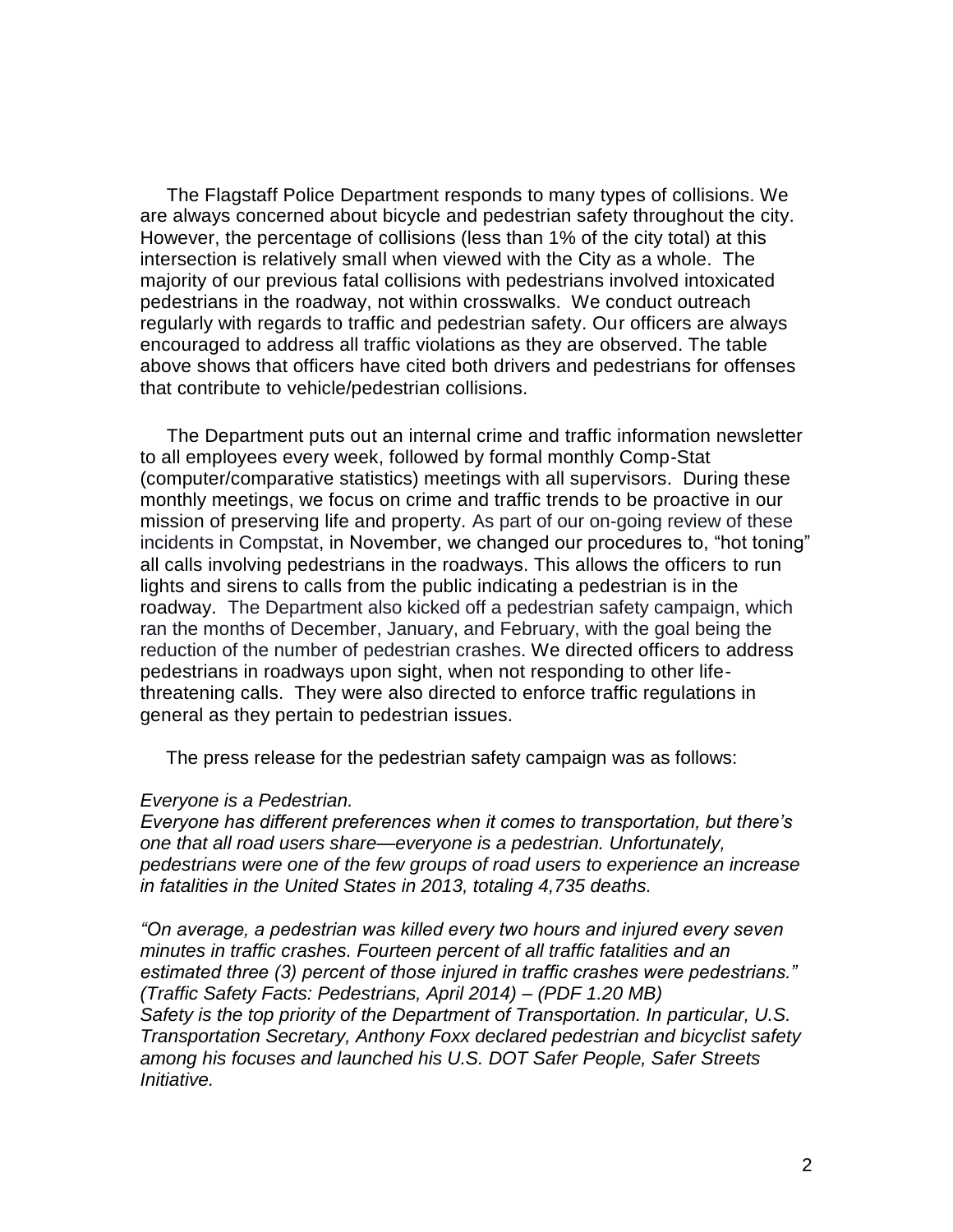*U.S. DOT Safer People, Safer Streets Initiative - Under the Secretary's leadership and the Safer People, Safer Streets initiative, road safety assessments were conducted in every state, and more than 230 cities have joined the Mayors' Challenge to improve walking and biking.*

*The National Highway Traffic Safety Administration (NHTSA) and the Federal Highway Administration (FHWA) continue to work to raise awareness about the dangers to pedestrians and bicyclists, and to provide leadership, expertise, and resources to communities across America to combat these crashes.* 

*Please join us to reduce traffic safety risks to pedestrians and bicyclists, and to promote programs and countermeasures to save the lives of all road users on our Nation's roadways.*

*Visit NHTSA's and FHWA's pedestrian Web pages for additional information.*

 Based on the Departments Pedestrian Safety Campaign and in response to a concern about pedestrian safety in crosswalks, we conducted the following outreach:

-We assigned an officer to sit on the Pedestrian Advisory Committee as a Block watch assignment, and had the Traffic Sergeant explain to them our Pedestrian Safety campaign and the reasons behind it.

-We began enhancing our Traffic Talk Tuesdays on social media. -We began publishing our most dangerous intersections.

-Began partnering on the distracted driving campaign, "It Can Wait", with great Circle Media, Flagstaff Subaru, Competition Carstar and other local partners, who are now doing pubic service announcements on some of our local radio stations.

-We continue to partner with Burlington Northern Santa Fe Railway on Operation Lifesaver (pedestrian safety at railroad crossings).

-We completed a City Council Report to the City Council and Leadership team, which outlined collision data,

 In response to the concern at Ft. Valley and Forest Avenue, we can assist with the following:

-Having the traffic unit work it as a target area for enhanced enforcement, during high times of vehicular and pedestrian traffic.

-Calling out the dangerousness of this specific intersection during our Traffic Talk Tuesdays on social media.

-Placing the location on a close patrol for all officers to work traffic enforcement with their discretionary time.

-Public Service Announcements in print media and on the radio when we get the opportunity, on our future traffic safety campaigns.

-Continue to work closely with the City's Pedestrian Advisory Committee on traffic safety campaigns.

-Putting out media releases on all fatal collisions to remind the motoring public to travel safely.